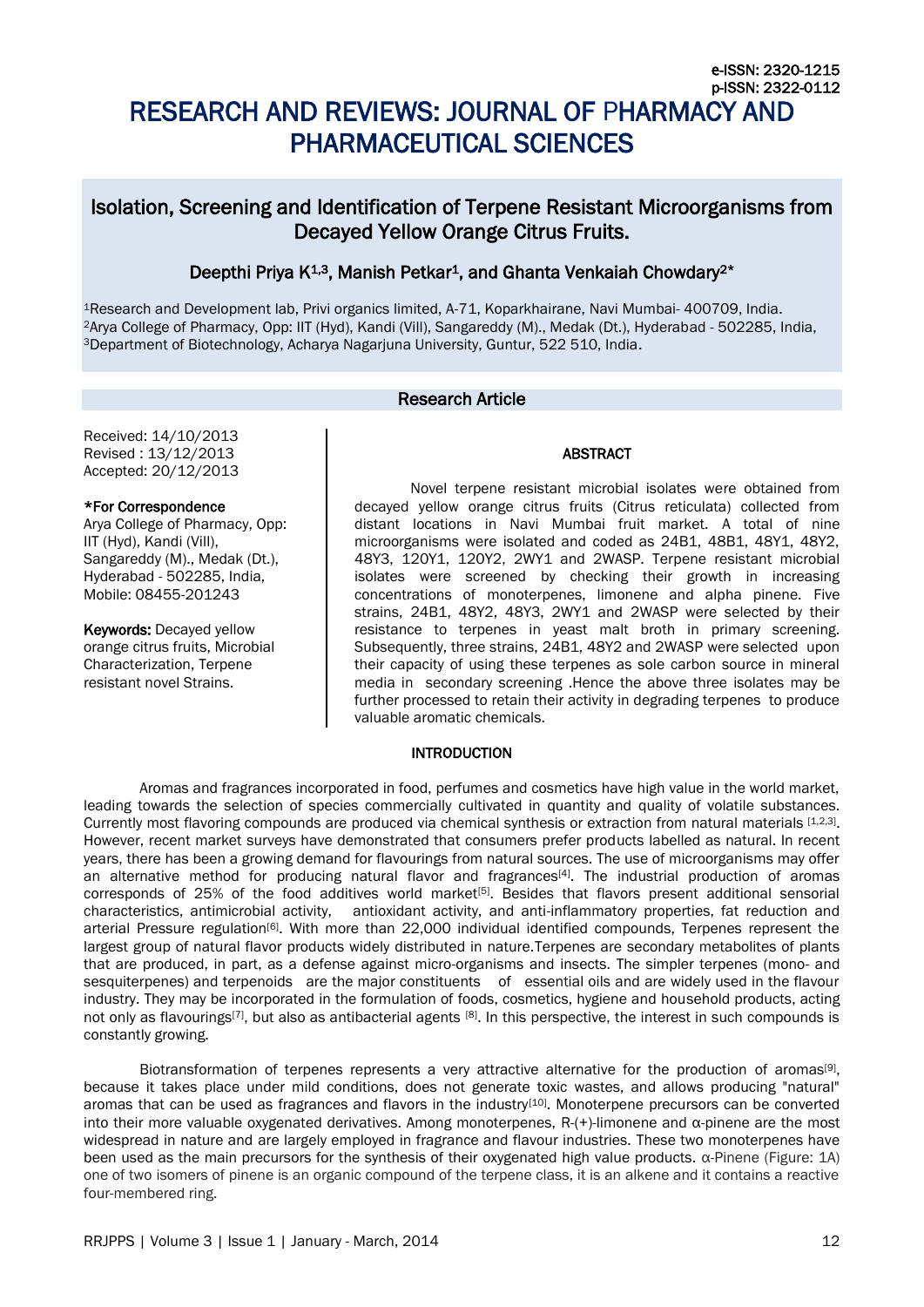





 $R-(+)$  - limonene

 $S-(-)$  - Limonene

Figure  $1A$ : Enantiomers of  $\alpha$  - pinene Figure 1B: Enantiomers of limonene

α-pinene is the bicyclic monoterpene hydrocarbon of low price and is a component of the wood and leaf oils of a wide variety of other plants and citrus fruits. Some of the biotransformation products of α-pinene are verbenol, verbenone, sobrerol-d [11], α- terpineol, limonene<sup>[12]</sup>, pinocarveol, pinocarvone, myrtenol, myrtenal<sup>[13]</sup>. d- Verbenone & verbenol are used as insect repellant, in [perfumery,](http://en.wikipedia.org/wiki/Perfume) aromatherapy and as food flavouring. Highly pure sobrerol-d is used as a balsamic and a respiratory analeptic. Myrtenal has spicy and woody flavor. In recent findings it is concluded that myrtenal exhibits excellent free radical scavenging activity and anticancer activity through the suppression of hepatocellular carcinoma in wistar rats which gave positive insight to take this compound as an effective therapeutic agent against hepatoma<sup>[14]</sup>.

D-Limonene, which is the (R) - enantiomer (Fig: 1B) is the most abundant monocyclic monoterpene in nature and represents more than 90% of orange peel oil. Some derivatives of limonene are alpha-terpineol, perillyl alcohol, carveol, carvone and menthol<sup>[15,16]</sup>. Besides their desirable aromas, some of these oxygenated derivatives not only prevents the formation or progression of the cancer but, also regress existing malignant tumours<sup>[17]</sup>.

More than 50,000 tonnes / year (+)-limonene and over, 160,000 tonnes /year α-pinene accumulate worldwide as major by-products during citrus oil and wood processing, respectively. These monoterpenes represent an ideal starting material for bio catalysis because of their almost unlimited availability. Many species from prokaryotes to higher fungi have been shown to be capable of transforming terpenoids, by catabolic breakdown. Hence screening of microorganisms is of particular interest which may be able to catalyze a specific reaction of interest.

Considering the main problems involved in biotransformation processes like chemical instability the low solubility of precursor, the high volatility, cytotoxicity of both precursor and product and the low transformation rates<sup>[18]</sup>, a good screening of terpene resistant strains is been one of the most critical steps for choosing an adequate biocatalyst.

Considering the vast applications of the terpenoids and the scope to research for novel sources of terpene degrading microbial isolates, the present study has been carried out to isolate and characterize the terpene resistant microorganisms from decayed citrus fruits. As orange fruits are rich source of terpenes where it is believed to have strains more adapted to terpene containing environment, the decayed yellow orange citrus fruits were used to isolate the novel strains that may be used as a part of the microbial pool for the production of aromas from terpenes. In the future, the selected strains might be evaluated for their biotransformation capacity to produce valuable aroma compounds. Many studies have been performed recently in terms of production of aromas using terpenes, resulting in wide variety of products<sup>[19-23]</sup>.

# MATERIALS AND METHODS

Two monoterpenes R-(+)-limonene, (97%,-Aldrich), α-pinene (>98%, Fluka) were used as substrates. The reagents were used without any pre-treatment. All other chemicals or solvents were of analytical grade.

# Collection & Processing of decayed orange fruits

Decayed mandarins were collected from distant locations of Navi Mumbai fruit market, and brought to R&D lab, Privi organics ltd, Navi Mumbai. Collected samples were stored in aseptic packing until the moment of the analysis and processed further for the isolation of microorganisms.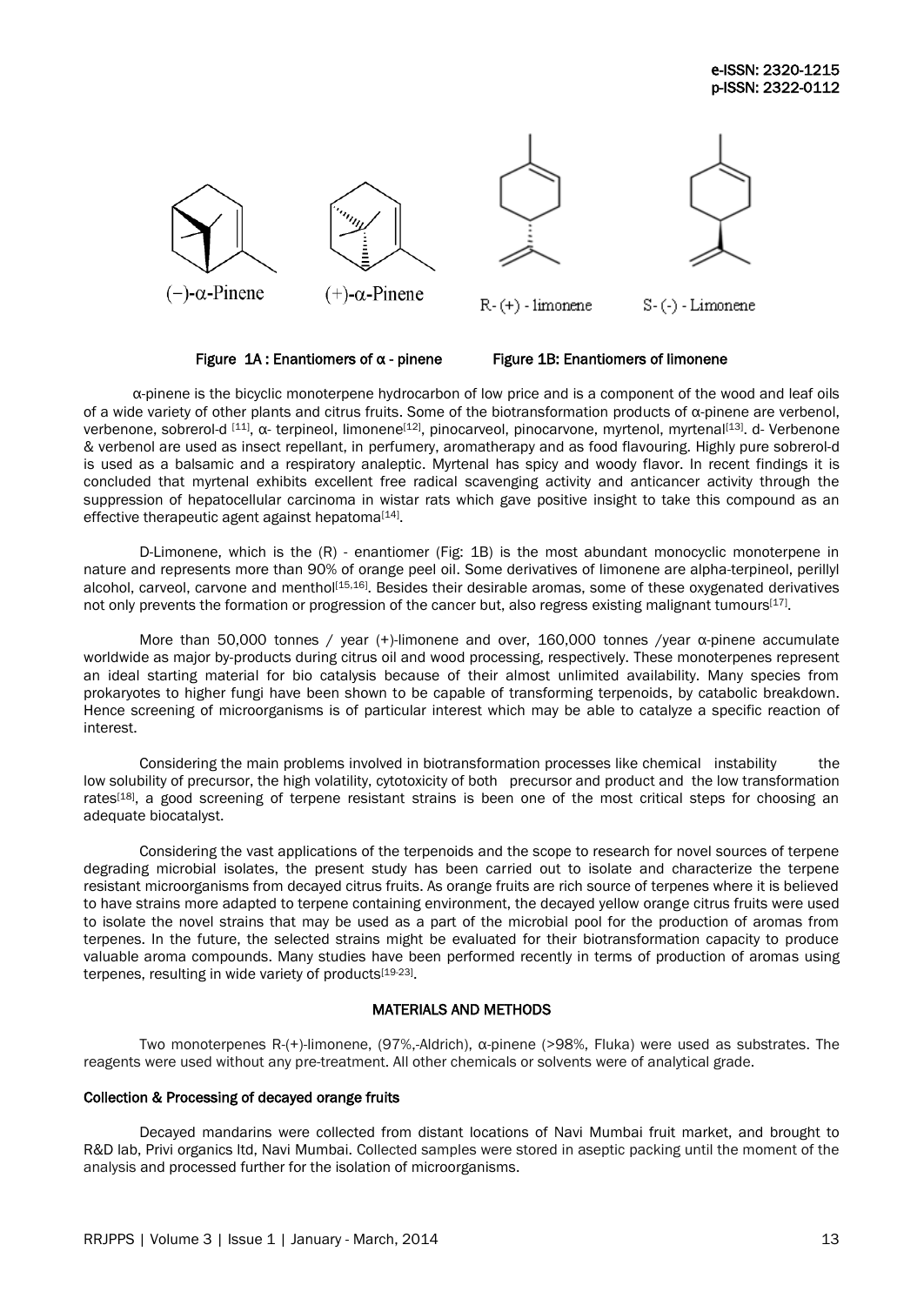#### Isolation, selection and identification of microorganisms

Isolation methodology is based on leda et al <sup>[21]</sup>. Samples were serial diluted, and inoculated in petridishes containing potato dextrose agar (PDA) and incubated at 30°C for 24hrs to 2 weeks. Random subculturing is done after respective incubation periods. After the growth of the isolated microbial colonies, they were sub-cultured to plates until the complete isolation of the pure microbial isolates.

Colonies were transferred to agar slants with PDA medium (for filamentous fungi) or Yeast malt agar (YMA) media (for yeasts and bacteria) and incubated at 30°C for 48 h. selected cultures, after growth, were stored at 4 °C. Cultures were codified to facilitate future identification.

The purity of the strains was verified by microscopic examination. The characterization of the microorganisms was carried out using selective medium for bacteria and yeast. The selective medium for bacteria is prepared by 100 ml of plate count agar (PCA) with composition 5.0 g/L of tryptone, 2.6 g/L of yeast extract, 1.0 g/L of glucose, and 15.0 g/L of agar), 500µl of nystatin (100 U/mL), and the selective medium for yeast is 100ml of PCA with 50μl of chloramphenicol (52.5mg/ml). Bacteria and filamentous fungi were identified by Gram staining and micro-cultivation techniques respectively. The identification of the fungi genus was based on the morphology of colonies and on the fructification structures of the strains following the key of research of genera<sup>[25]</sup>.

#### Inoculum Development

The pure colonies of microorganisms isolated were transferred aseptically with a loop to Erlenmeyer flasks containing media. Yeast and malt extract (YM) medium was used to prepare the inocula for the bacteria and yeasts with composition, (1% glucose, 0.5% peptone, 0.3% malt extract, 0.3% yeast extract. 2.4% PDB is used for fungi and incubated at 30ºC for and 275rpm.

#### Screening of terpene resistant strains

#### Primary screening

The terpene resistant microorganisms were selected based on leda et al<sup>[21 & 25]</sup>. The culture medium containing limonene / alpha pinene is used to test the resistance of microorganisms in the presence of terpenes. Each inoculum of 100µl was transferred to 100ml Erlenmeyer flasks containing 10ml of YM /PDB medium.

The concentrations of terpenes added were 0.2%, 0.5%, 1%, and 1.5% v/v each. The cultures were incubated in rotary shaker at 30ºC and 275rpm for seven days and were compared to the control sample, which did not contain terpenes. Growth patterns were determined for seven days in terms of absorbance at 660 nm for yeasts and bacteria whereas the biomass was filtered and quantified by wet weight for the fungi.

### Secondary screening

#### Carbon Source Test

In succession, all the strains considered resistant from above test were evaluated for utilization of terpenes as sole carbon source. 100µl of the above resistant screened cultures were inoculated in 10ml of mineral media. Terpenes were added at 0.2%, 0.5%, 1%, 1.5% v/v each as sole carbon source. The media components contained; (NH4)2SO4: 5.00g/L; KH2PO4: 0.9g/L; Nacl: 0.50g/L; MgSO4.7H2O: 0.40g/L; Cacl2: 0.60g/L; Kcl: 2.15g/L; FeSO4.7H2O: 0.01g/L; ZnSO4: 0.01g/L; CuSO4: 0.01g/L; NaNo3: 3.6g/L. The cultures were incubated for seven days at 30ºC and 275rpm in rotary shaker. A mineral medium containing equivalent quantity of glucose in place of the terpenes was used as the control. Kinetic study for growth determination was followed in order to select terpene degrading strains.

#### RESULTS AND DISCUSSION

# Isolation, screening and identification of microorganisms

A total of 9 microorganisms were isolated from decayed citrus fruits from random sampling. Observation of the isolated microorganisms in optical microscope and selective medium allowed us to verify that 6 strains belong to yeast class, 2 strains to bacteria, and one to filamentous fungi. Bacteria were identified as Bacillus gram negative and coccus gram positive by general characteristics of the colonies and Gram staining technique. The selected strain of filamentous fungi was identified as Aspergillus niger by micro-cultivation technique, based on the shape of fructification body. Macro and microscopic aspects, the colouration of upper and lower parts, black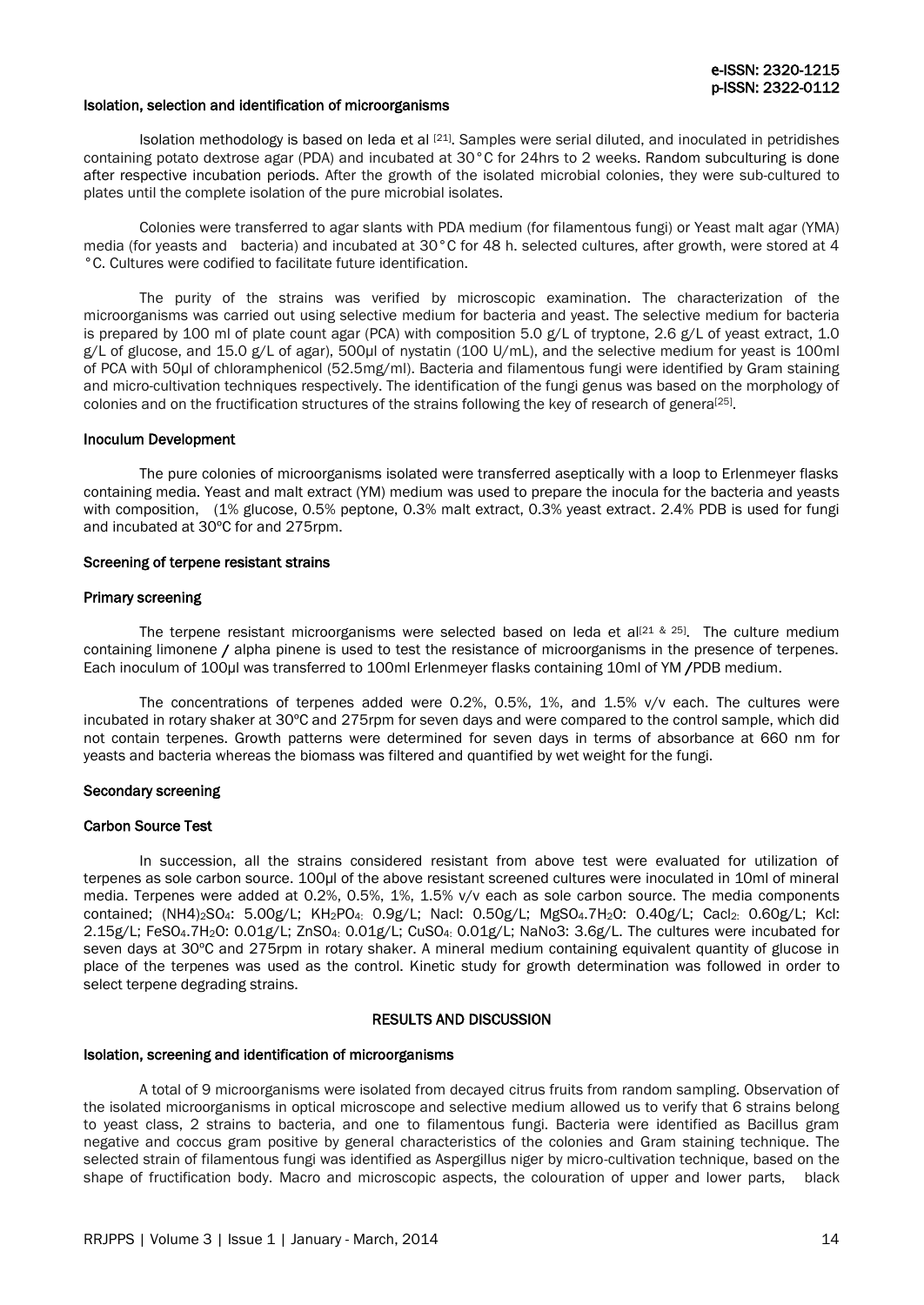conidial heads, mycelium density and based on the presence of hyaline and dark septated mycelium..Table.1 presents the number of microorganisms isolated and their colony characteristics.

# Table 1: Microorganisms isolated from decayed citrus fruits by Random sampling.

| Incubati<br>on<br>(hrs) |                     |                                         |                | Colony                 |                                             |                              | Organism           | Code   |
|-------------------------|---------------------|-----------------------------------------|----------------|------------------------|---------------------------------------------|------------------------------|--------------------|--------|
|                         | Colony<br><b>No</b> | Colour                                  | Margin         | Elevation              | Appearance                                  | <b>Shape</b>                 |                    |        |
| 24                      | Colony 1            | Initially colour less<br>turned to pink | Entire         | Umbonate               | Opaque                                      | Round, pin point             | <b>Bacteria</b>    | 24B1   |
| 48                      | Colony <sub>2</sub> | Colourless                              | Entire         | Convex                 | <b>Fizzy</b>                                | Crateriform<br>with wrinkles | Yeast              | 48Y1   |
|                         | Colony <sub>3</sub> | Pale white<br>Pale white later          | Curled         | Flat                   | <b>Filamentous</b><br><b>Branched after</b> | <b>Irregular</b>             | Yeast              | 48Y2   |
|                         | Colony 4            | turned to brown                         | Fuzzy          | <b>Flat</b>            | few days                                    | Undulate                     | Yeast              | 48Y3   |
|                         | Colony <sub>5</sub> | Colourless                              | Entire         | Convex                 | Opaque                                      | circular                     | <b>Bacteria</b>    | 48B1   |
| 120                     | Colony <sub>6</sub> | Creamish                                | Wavy           | Flat                   | Slightly puffy                              | <b>Irregular</b>             | Yeast              | 120Y1  |
|                         | Colony 7            | Creamish                                | Lobate         | Flat                   | Smooth.<br>Crateriform                      | <b>Irregular</b>             | Yeast              | 120Y2  |
| 2weeks                  | Colony 8            | White                                   | Entire         | <b>No</b><br>elevation | Smooth                                      | Circular                     | Yeast              | 2WY1   |
|                         |                     | White/yellow                            | Radial         |                        | velvetty growth                             | Irregular with               |                    |        |
|                         | Colony <sub>9</sub> | Turned to<br>Green                      | <b>Fissure</b> | Granular               |                                             | conidia                      | aspergillus<br>sps | 2WAS P |

#### Screening of terpene resistant strains : primary screening

Generally, the minimum inhibitory concentration (MIC) of limonene against some bacteria and yeasts are lower than 2%. Although some fungi and bacteria support higher concentrations, in biotransformation, the usual limonene concentration applied varies from 0.2 to  $1\%$  <sup>[27]</sup>. A 1.5% v/v of limonene/alpha pinene is also been applied in resistance screening of microbial isolates<sup>[21]</sup>. For this reason, the maximum concentration used in the experiments is 1.5%. Since the genera *citrus* presents a high concentration of monoterpenes, the high number of resistant strains among the ones isolated could be explained [21, 26].



# Figure: 1 .Effect of limonene on the growth of 24B1 isolate in yeast malt broth in primary screening.

The results depicted in Figure 1 shows that, the isolate 24 B1 was found to be resistant to the concentrations of 0.2% v/v to 1.5% v/v of limonene in 48hrs of incubation. The culture took 48hrs to grow at higher concentrations of limonene.

The isolate 48Y2 was found to be resistant only to 0.2% v/v of limonene in 48hrs of incubation. Further raising the limonene concentration at 0.5%, 1% and 1.5% resulted in absence of biomass formation (Fig. 2).

The isolate 48Y3 (Fig. 3) was found to be resistant to 0.2% v/v ,0.5%v/v & 1% v/v of limonene in 24hrs of incubation. The growth profiles of 48Y3 were almost stable from day1 after inoculation at 1.5% limonene.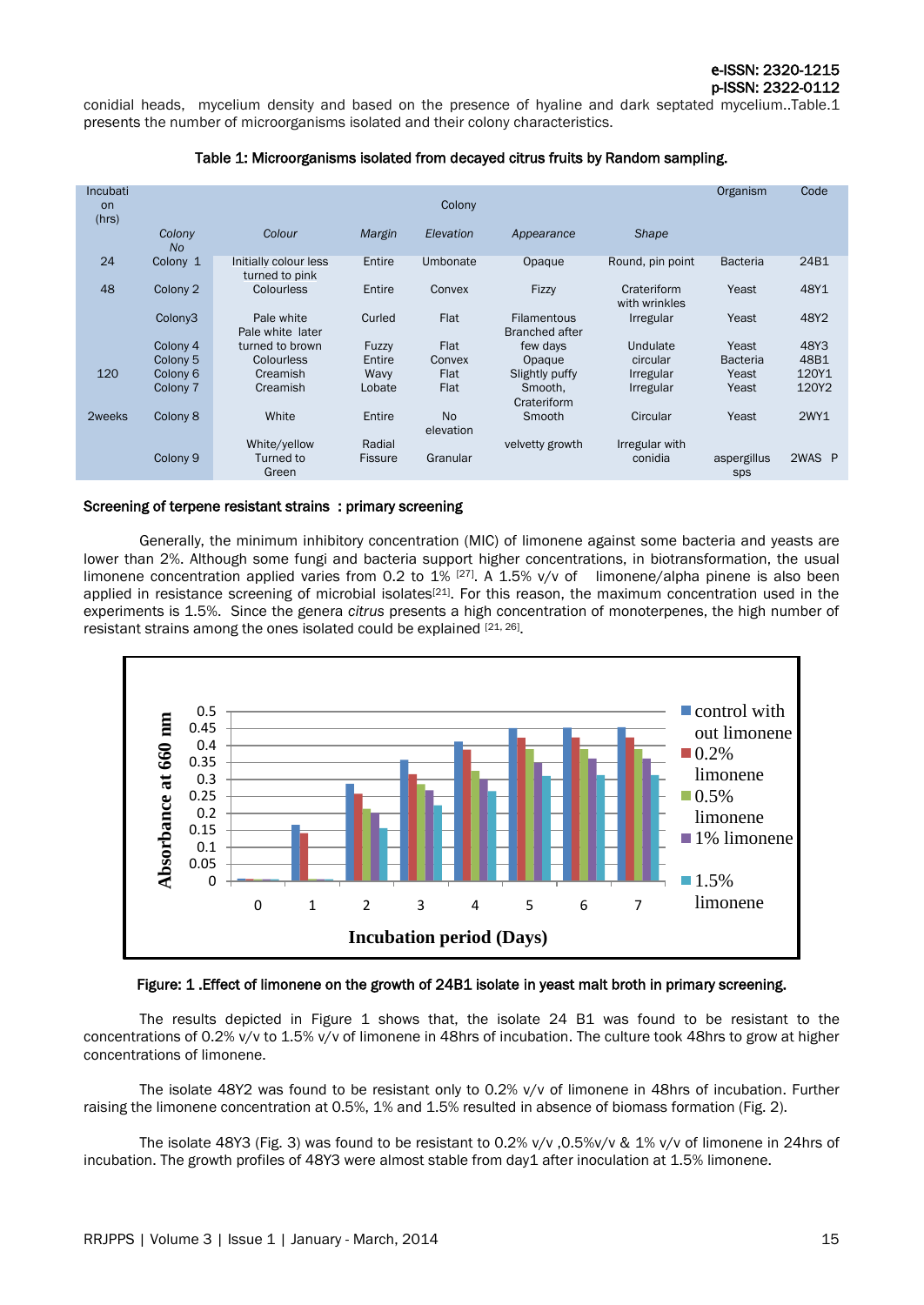

Figure 2: Effect of limonene on the growth of 48Y2 isolate in yeast malt broth in primary screening







Figure 4: Effect of limonene on the growth of 2WY1 isolate in yeast malt broth in primary screening.

The isolate 2WY1 was found to be resistant only to 0.2% v/v of limonene in 24hrs of incubation at 30°C. Biomass is not formed after inoculation at 0.5%, 1% and 1.5% concentrations of limonene (Fig.4).

It was observed from Figure 5 that the isolate 2WASP was found to be resistant to 0.2% v/v to 1.5% v/v of limonene in 72 hrs of incubation. Sporulation is significant in control in 48 hrs but the culture took 72hrs to sporulate in the presence of terpenes.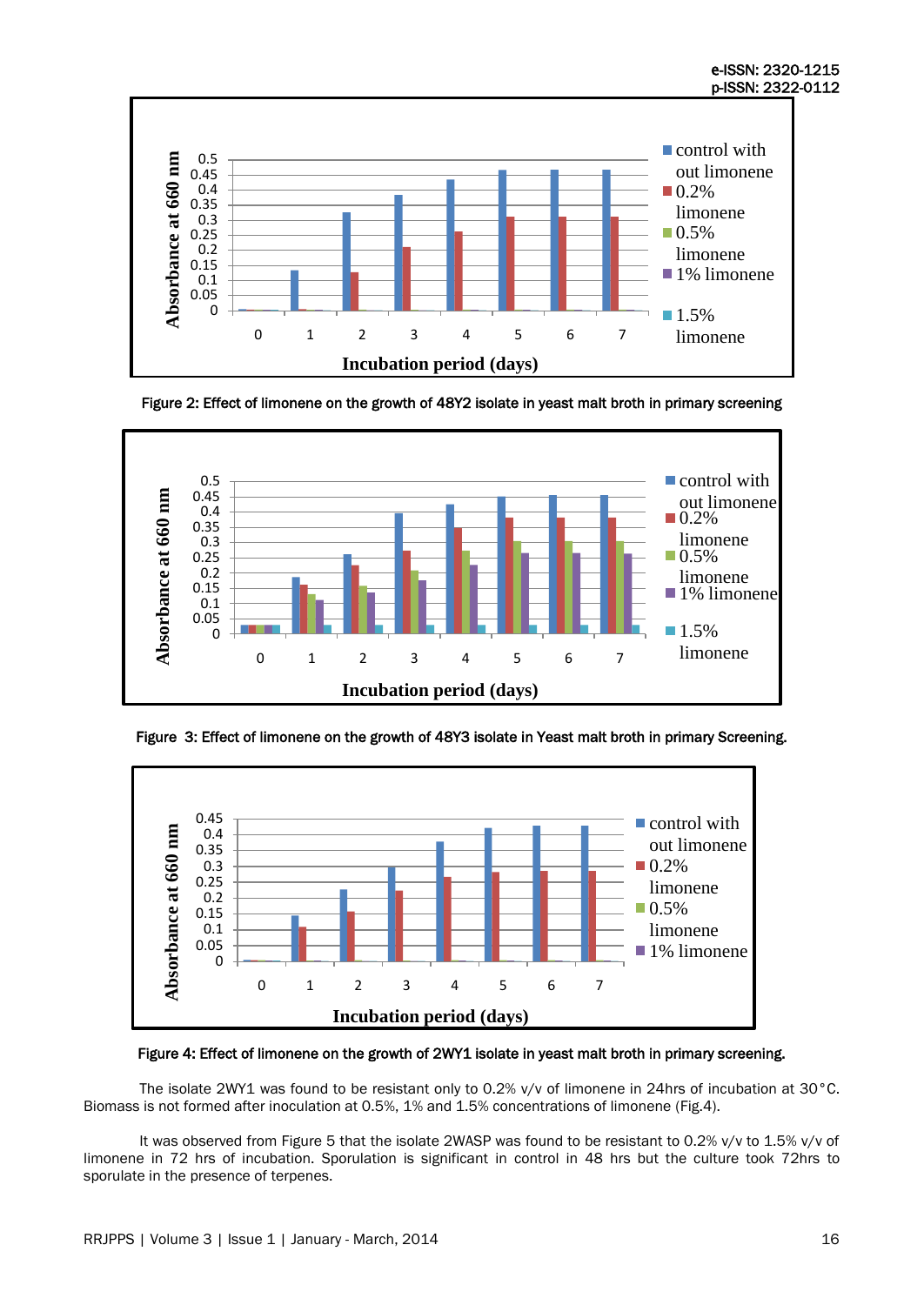

Figure 5: Effect of limonene on the growth of 2WASP isolate in yeast malt broth in primary screening.

# Secondary screening

#### Carbon source test

As the above isolates presented good results in the presence of terpenes they were submitted to carbon source study. The microbial resistance to terpenes with added carbon source in primary screening does not guarantee a high biotransformation activity, but it is an essential characteristic to a biotransforming agent. Hence, this step was considered as an important part of the study. In order to find the above microorganisms ability of biotransforming terpenes, the crucial step is to find the resistance screening of the microorganisms that can use terpenes as sole carbon source [27]. This indicates the presence of a substrate-degrading metabolic pathway, which can possibly build up the interesting intermediate products. Proportionally, the recovered strains which are able to use terpenes as sole carbon source appeared to be the most adapted microorganisms. In a medium containing limonene as sole carbon source the best results of biomass production were obtained by the following strains.



Figure 6: Effect of limonene on the growth of 24B1 isolate in Mineral media in secondary screening

From the Figure 6 the isolate 24B1 was found to be resistant to 0.2% v/v, 0.5%v/v, 1% v/v of limonene in 24hrs of incubation. With 1.5% v/v limonene almost the growth profiles were stable from day1 after incubating the cultures at 30°C.

The isolate 48Y2 was found to be resistant only to 0.2% v/v of limonene in 48 hrs of incubation (Fig. 7). With 0.5%, 1% and 1.5% limonene no growth is observed from day1 after incubating the cultures at 30°C with limonene as sole carbon source.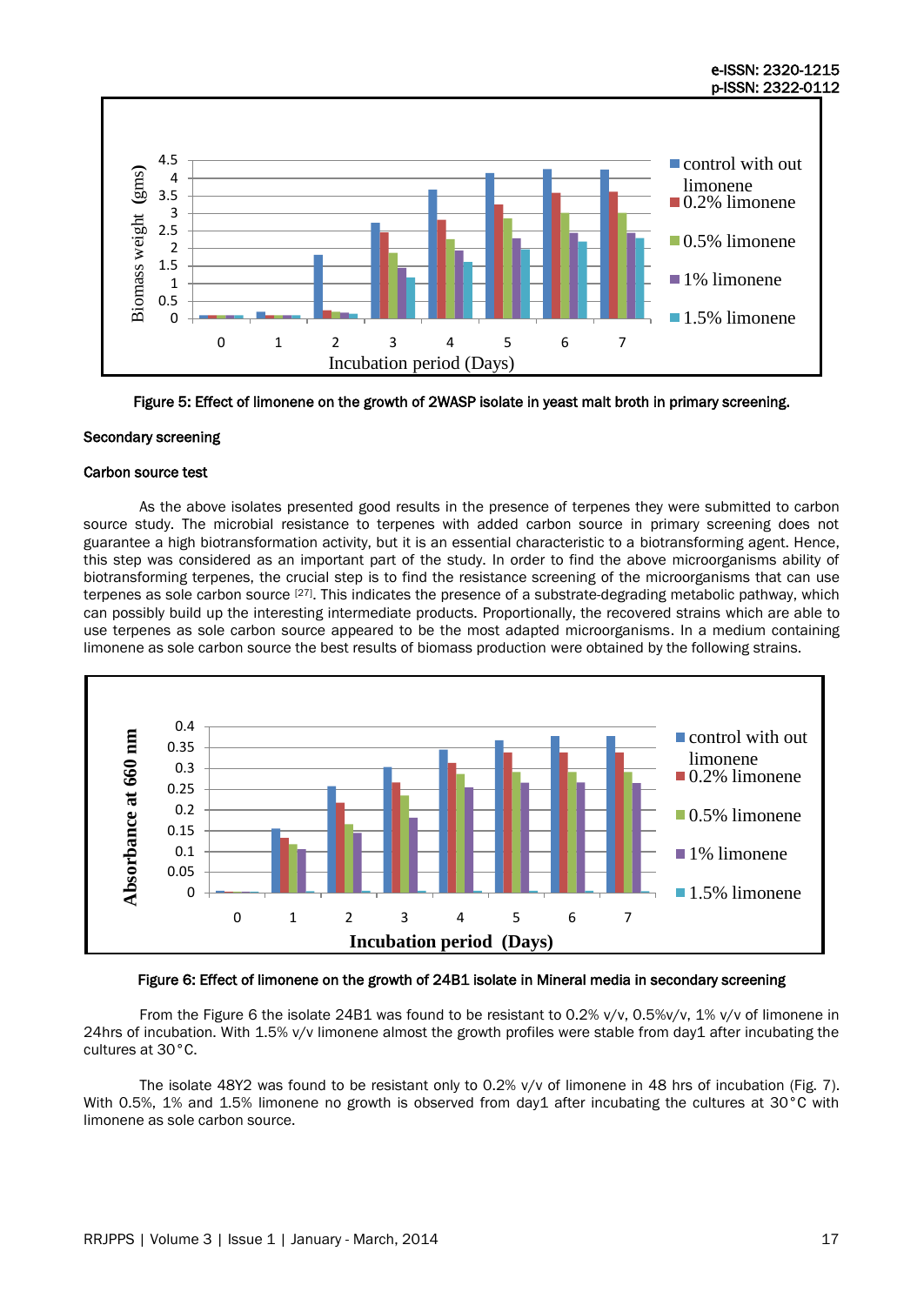

Figure 7: Effect of limonene on the growth of 48Y2 isolate in mineral media in secondary screening



# Figure 8: Effect of limonene on the growth of 2WASP isolate in mineral media in secondary screening

The isolate 2WASP (Fig. 8) was found to be resistant to the concentrations 0.2% v/v to 1.5% v/v of limonene in 72hrs of incubation at 30°C in mineral media with limonene as sole carbon source.

# Strain resistance selection with α-pinene

In the resistance screening tests of microbial isolates with alpha pinene, the results obtained were seemed to be similar to the microbial isolates response to limonene. The same isolates which were found to be resistant to the limonene concentrations in primary and secondary screening were also found to be resistant to the similar tested concentrations of  $\alpha$ -pinene in primary and secondary screening.

From figure.9 the best results of microbial growths were obtained by the strains, 24 B1 which is found to be resistant to 1.5% and 1% terpenes in primary and secondary screening respectively, 48Y2 which is found to be resistant to (0.2%) terpenes, in primary and secondary screening, and 2WASP is found to be resistant to 1.5% terpenes in both primary and secondary screening. Conversely 48Y3 and 2WY1 failed to grow in carbon source study. Among the screened strains, (2WASP) Aspergillus niger have already been reported as aroma production microorganism [11,20,28].

Among the nine isolated strains, 24B1, 48Y2, 2WASP showed good potential in carbon source study which predicts their ability to degrade limonene and alpha pinene. From (Fig: 9) it is worth noting that about half of the isolated microorganisms have shown resistance to monoterpene concentrations in primary screening except for the Gram positive cocci (48B1), which appeared to be more sensitive to terpenes, and few yeasts, (48Y1, 120Y1,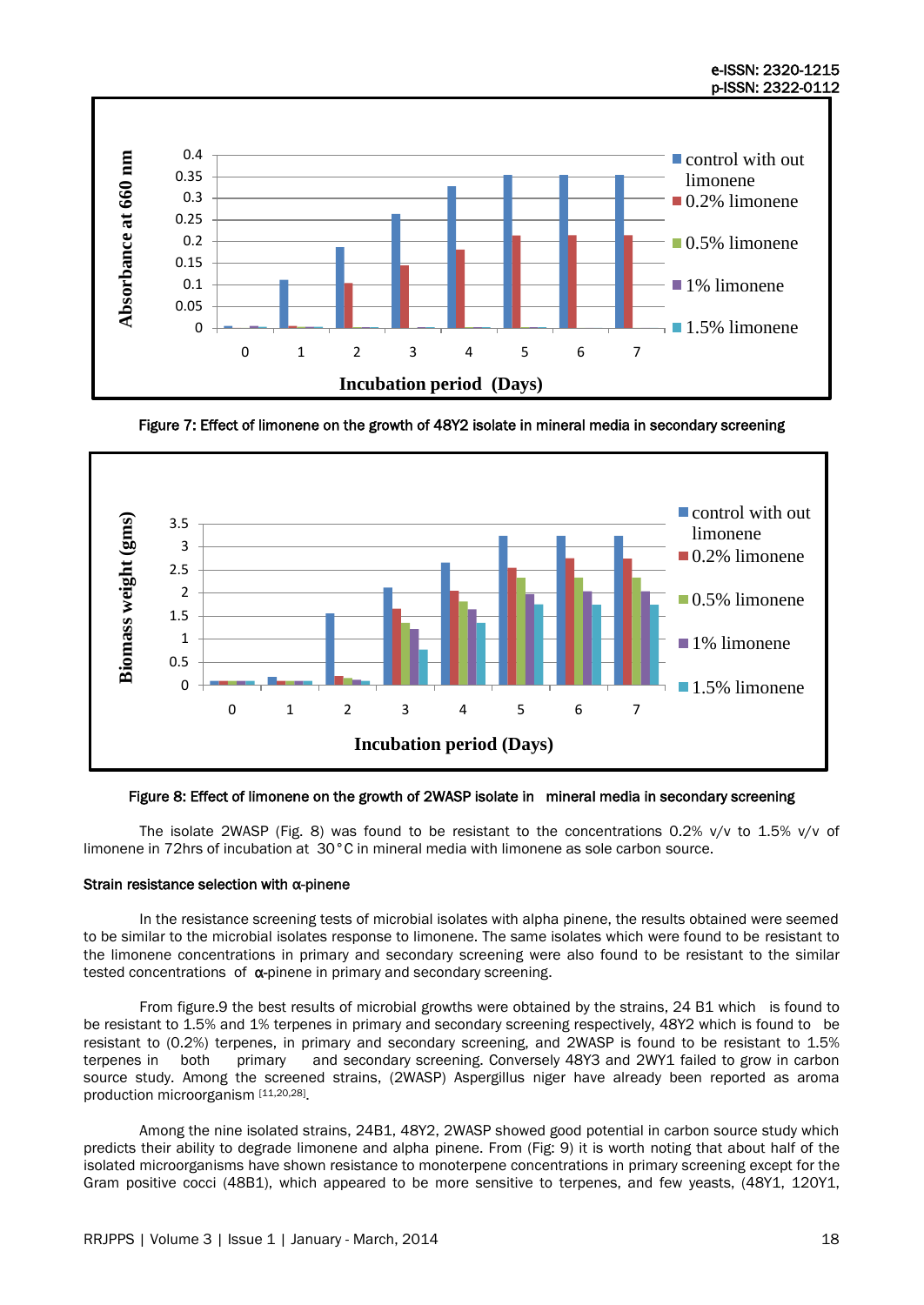120Y2) that were not able to grow in tested concentrations of terpenes as Yeasts are usually more sensitive to terpenes than bacteria [29].



Figure 9: Microbial isolates resistance screening results with limonene/α - pinene

In the present work even though half of the isolated yeast strains (48Y2, 48Y3, 2WY1) resist to terpene concentrations in primary screening, only one strain (48Y2) has shown growth in medium with the monoterpene as sole carbon source in secondary screening. This lower terpene metabolizing capacity explains the work published on yeasts mediated biotransformation of limonene [30].

Initial physiological studies on shake flask scale were performed to characterize the growth behavior of the cultures in the presence of the respective monoterpenes which made the base for the subsequent investigations of the biotransformations in the bioreactor. From growth curves of all the isolates (Fig's 1 to 8), difference in the biomass rates and absorbance was observed with cultures in primary and secondary screening. It was also noticed that in cultures with terpene concentrations less biomass is formed than in a control culture (without terpene dosage).Raising the terpene concentration resulted in a steady decrease of cell viability (absorbance) illustrated by the fact that there is a significant effect of terpenes on the growth of the isolates and determines individual isolate's response to different concentrations of terpenes [31,32,33]. Despite growing in the medium containing the terpenes tested, few strains in general, needed 24h to 48h more to grow in media containing terpenes when compared to the control medium. It was observed that the isolate 48Y2 has shown growth in 48hrs (fig's: 2 & 7) at 0.2% terpene. The isolate 2WASP took 72hrs (Fig. 5 & 8) to sporulate profusely at terpene concentrations in both primary and secondary screening. The results obtained in the present work seemed to be noticeable.

All the strains showed significant growth during the primary screening step, but presented less growth in the medium containing terpene as sole carbon source in secondary screening.

Distinct observation was made with 24B1 isolate, where at 0.5%, 1%, and 1.5% terpenes, growth is observed in 48hrs (Fig.1) in primary screening. However in secondary screening the culture has shown growth in 24h with 0.2%, 0.5% & 1% terpenes, along with control but no growth is detected with 1.5% terpenes (Fig.6). Thus, it is possible to understand the importance of the results obtained from the behavior of microorganisms to terpene concentrations observed during the selection. Several studies have been carried out on screening of terpene resistant strains[21] and in strain resistance selection, 11 fungi, 3 bacteria, and 1 yeast strain were found to be resistant to (R)-(+)-limonene (1%). Ieda [21] isolated 193 limonene (1.5%) resistant microorganisms from various sources and were submitted to biotransformation of (-)-α-pinene. Bicas and Pastore [26] isolation of d- limonene resistant microorganisms from citrus processing plant screened 70 strains which were able to grow in mineral medium containing limonene (1%) as sole carbon source.

Biotransformation processes with the selected microorganisms can be further investigated in order to select the best aroma-productive strains. The literature and the present work clearly concludes that the isolation and screening of terpene resistant microorganisms is a crucial part of the study to emerge with novel strains which performs terpenes biotransformation to produce valuable aromatic chemicals.

# **CONCLUSION**

The 24B1, 48Y2 and 2WASP were found to be the best potential isolates showing resistance to 1.5%, 0.2% & 1.5% concentrations of monoterpenes limonene/alpha pinene respectively in primary screening and the above three isolates were resistant to 1%, 0.2% and 1.5% concentrations of monoterpenes repectively in secondary screening. The selected best isolates can further be subjected to biochemical tests to identify and perform the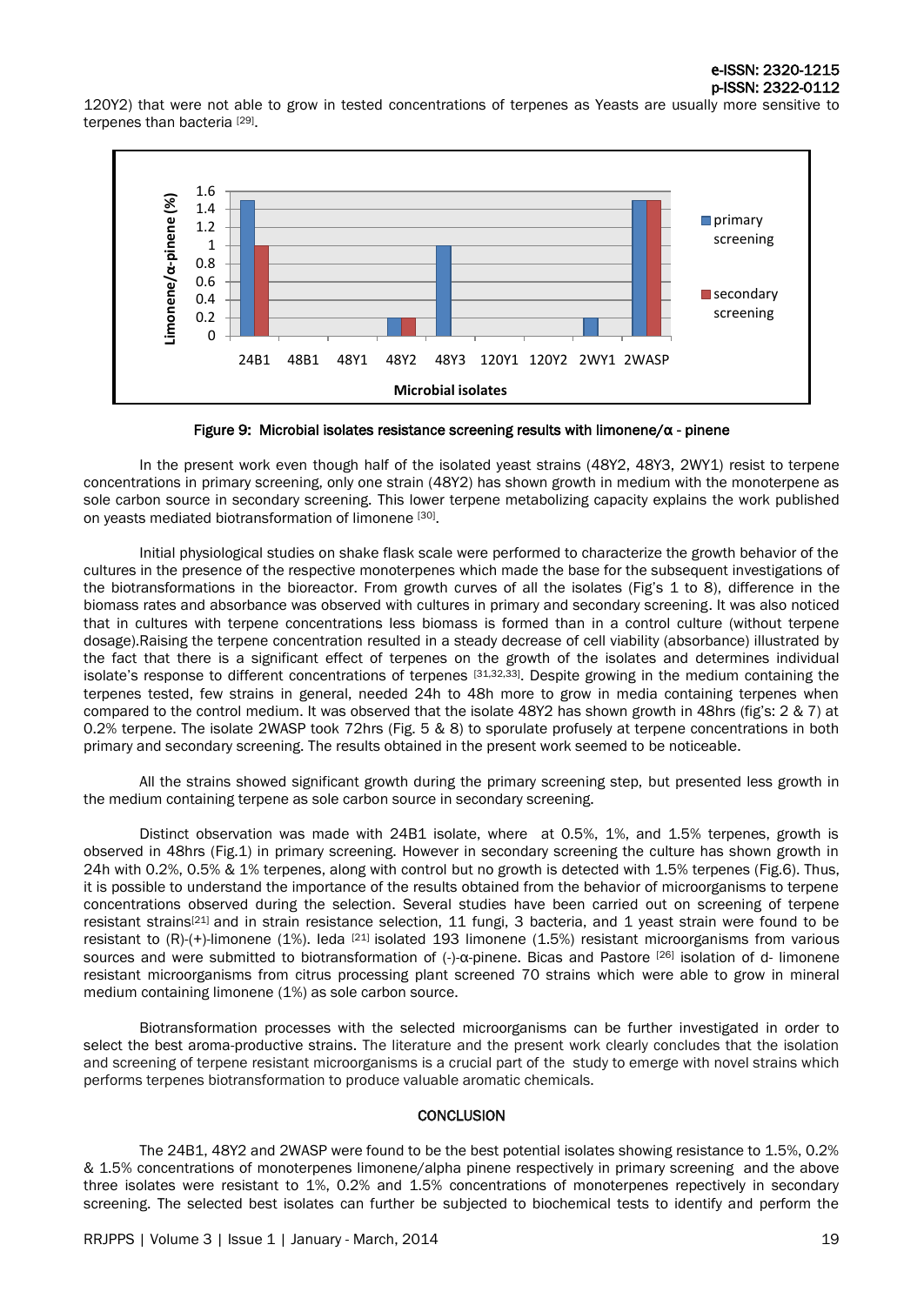optimization studies with respect to other physiological parameters for their possible exploration at industrial and lab scale production.This work may thus serve as a sound basis and mark a very promising step towards the biotechnological production of valuable natural flavour and fragrances compounds from cheap and abundantly available natural terpenoids.

# ACKNOWLEDGEMENTS

The authors are grateful to Mr. D.B Rao, Director, privi organics ltd; Navi Mumbai who had given opportunity in pursuing research work and Mr. Vijay Kumar, Director, Technical, privi life sciences, for his guidance and insights at various stages of the research work.

#### REFERENCES

- 1. Chowdary GV, Prapulla SG. The Influence of water activity on the lipase catalyzed synthesis of butyl butyrate by transesterification. Process Biochem. 2002;38:392 – 397.
- 2. Chowdary GV, Prapulla SG. Enzymatic synthesis of ethyl hexanoate by transesterification. Intl J Food Sci Technol. 2003: 38: 127 – 133
- 3. Rossi SC, Vanderberghe LPS, Pereira BMP, Gago FD, Rizzolo JA, Pandey A, Soccol CR, Medeiros ABP. Improving fruity aroma production by fungi in SSF using citric pulp. Food Res Int. 2009: 42, 484-86.
- 4. Scharpf IG, Seitz EW, Morris AJ, Farbood MI. Generation of Flavor and Odour Compounds through Fermentation Processes. American Chem Soc. 1986: 323-46.
- 5. Couto SR, Sanroman MA. Application of solid-state fermentation to food industry A review. J Food Eng. 2006: 76: 291-302.
- 6. Berger RG. Biotechnology of flavours the next generation. Biotechnol Lett. 2009: 31:1651-59.
- 7. Bauer K, Garbe D, Surburg H. Common Fragrance and Flavor Materials. Preparation, Properties and Uses. 4th Ed. Wiley VCH, Weinheim;2001
- 8. Griffin SG, Whyllie SG, Markham JL, Leach DN. The Role of Structure and Molecular Properties of Terpenoids in Determining their Antimicrobial Activity. Flav Fragr J. 1999: 14: 322-32.
- 9. Aleu J, Collado IG. Biotransformation by Botrytis species. J Mol Catal B Enzym. 2001:13: 77-93.
- 10. Dionisio AP, Molina G, Bicas JL, Pastore GM. Fungal biotransformation of terpenes. New Biotechn. 2009: 25: 191-94
- 11. Prema BR, Bhattacharya PK. National chemical laboratory, pune; Microbial Transformation of terpenes, Transformation of Alpha pinene. Appl Microb. 1962: 10: 524-8.
- 12. Yoo SK, Day DF, Cadwallader KR. Bioconversion of α- and β-Pinene by Pseudomonas sp. Strain PIN. Process Biochem. 2001: 36: 925-32.
- 13. Patrick JO, Natarajan SS, Weijie Fu. Method for degradation of pinenes by bacillus isolates. US patent: 6344350: 2002.
- 14. Haribabu L, [Peruma](http://www.ncbi.nlm.nih.gov/pubmed?term=Perumal%20S%5BAuthor%5D&cauthor=true&cauthor_uid=22763672) S, Balasubramanian MP. Myrtenal attenuates diethylnitrosamine-induced hepatocellular carcinoma in rats by stabilizing intrinsic antioxidants and modulating apoptotic and antiapoptotic cascades. Cell Oncol (Dordr). 2012: 35:269-83.
- 15. Chang HC, Oriel PJ. Bioproduction of Perillyl Alcohol and Related Monoterpenes by Isolates of Bacillus stearothermophilus. J Food Sci: 1994: 59: 660-62.
- 16. Duetz WA, Bouwmeester H, VanBeilen JB, Witholt B. Biotransformation of Limonene by Bacteria, Fungi, Yeasts and Plants. Appl Microbiol Biotechnol. 2003: 61: 269-277.
- 17. Crowell PL. Prevention and Therapy of Cancer by Dietary Monoterpenes. J Nutr. 1999: 129: 775S-778S.
- 18. Krings U, Berger RG. Biotechnological Production of Flavours and Fragrances. Appl Microbiol Biotechnol. 1998: 49: 1-8.
- 19. Shukla OP, Bhattacharya PK. Microbial Transformations of Terpenes. Part XI Pathways of Degradation of alpha & beta Pinenes in a Soil Pseudomonad (PL-Strain). Ind J Biochem. 1968: 5: 92—101.
- 20. Agrawal R, Joseph R. (2000), Bioconversion of alpha pinene to verbenone by resting cells of *Aspergillus niger.* App Microbiol Biotechnol. 53:335-337.
- 21. Ieda Rottava, Priscilla FC, Camila AZ, Rogerio LC, Geciane T, Helen T et al. Microbial Oxidation of (-)-αpinene to Verbenol Production by Newly Isolated Strains. Appl Biochem Biotechnol. 2010:162:2221–31.
- 22. Gloria A, Prieto S, Janeth A, Perea V, Claudia C, Ortiz L. Microbial biotransformation of (*R*)-(*+*)-limonene by penicillium digitatum DSM 62840 for producing (*R*)-(*+*) - terpineol. Vitae Rev De la facul De Quimica Farmaceutica. 2011;18:163-72.
- 23. [Akbar Esmaeili,](http://link.springer.com/search?facet-author=%22Akbar+Esmaeili%22) [Abas Khodadadi,](http://link.springer.com/search?facet-author=%22Abas+Khodadadi%22) [Shila Safaiyan.](http://link.springer.com/search?facet-author=%22Shila+Safaiyan%22) Biotransformation of thymol by *Aspergillus niger*. [Chem](http://link.springer.com/journal/10600)  [Nat Comp.](http://link.springer.com/journal/10600) 2012:47: 966-8.
- 24. Barnett HL, Barry B, Hunter B. 1986. Illustrated genera of imperfect fungi. New York, USA: American Phytopathological Society.
- 25. Mario CJB, Sabrina P, Vanete TS, Carlos RS, Adriane BPM. Isolation and Screening of Microorganisms with Potential for Biotransformation of Terpenes. Braz Arch Biol Technol. 2011: 54: 1019-26.